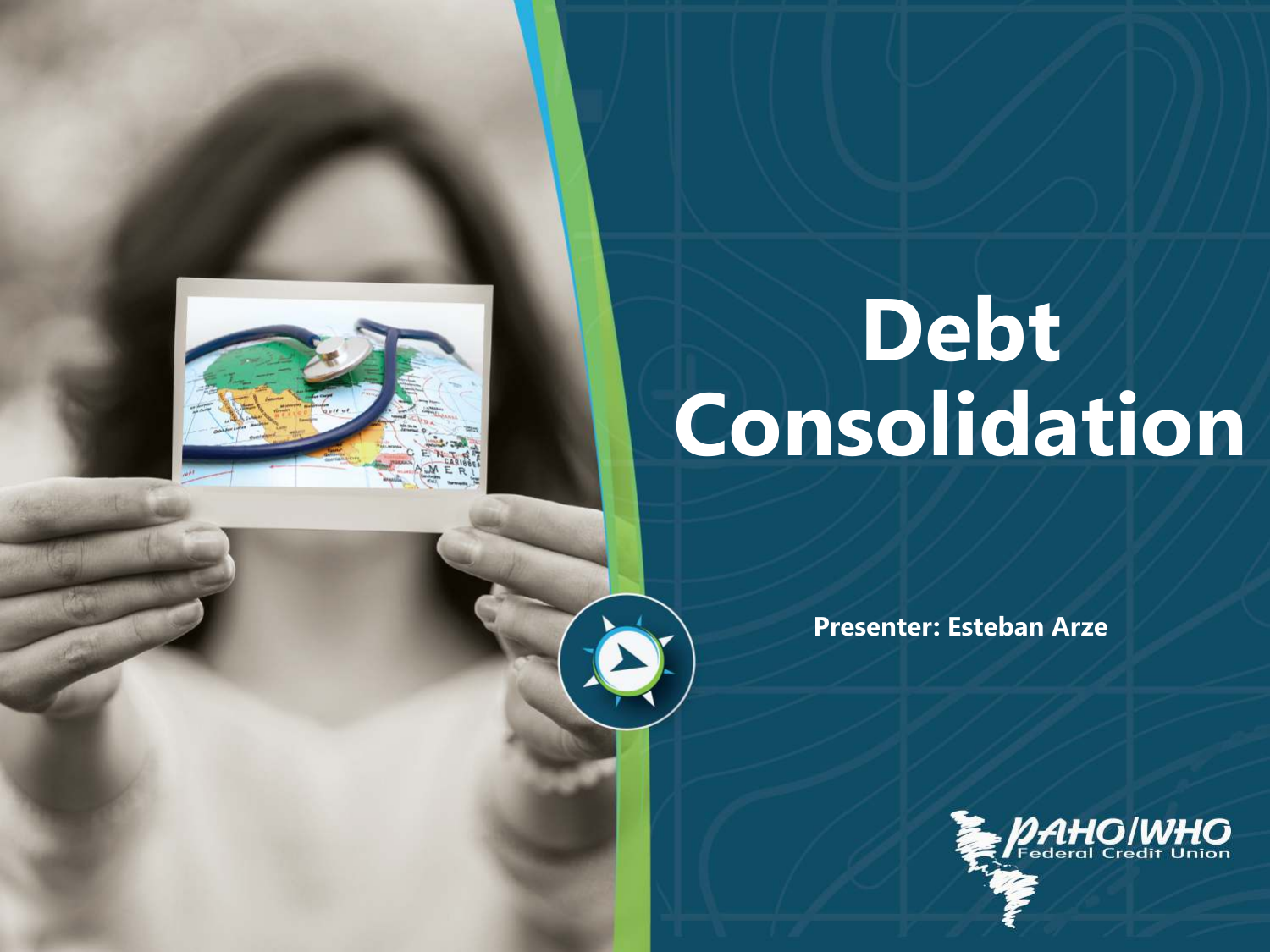### **Debt Consolidation**

**Have you ever wondered if there is a connection between health and wealth?**

- **Better decisions**
- ▶ Clarity
- **Less stress**
- **Less medical bills**

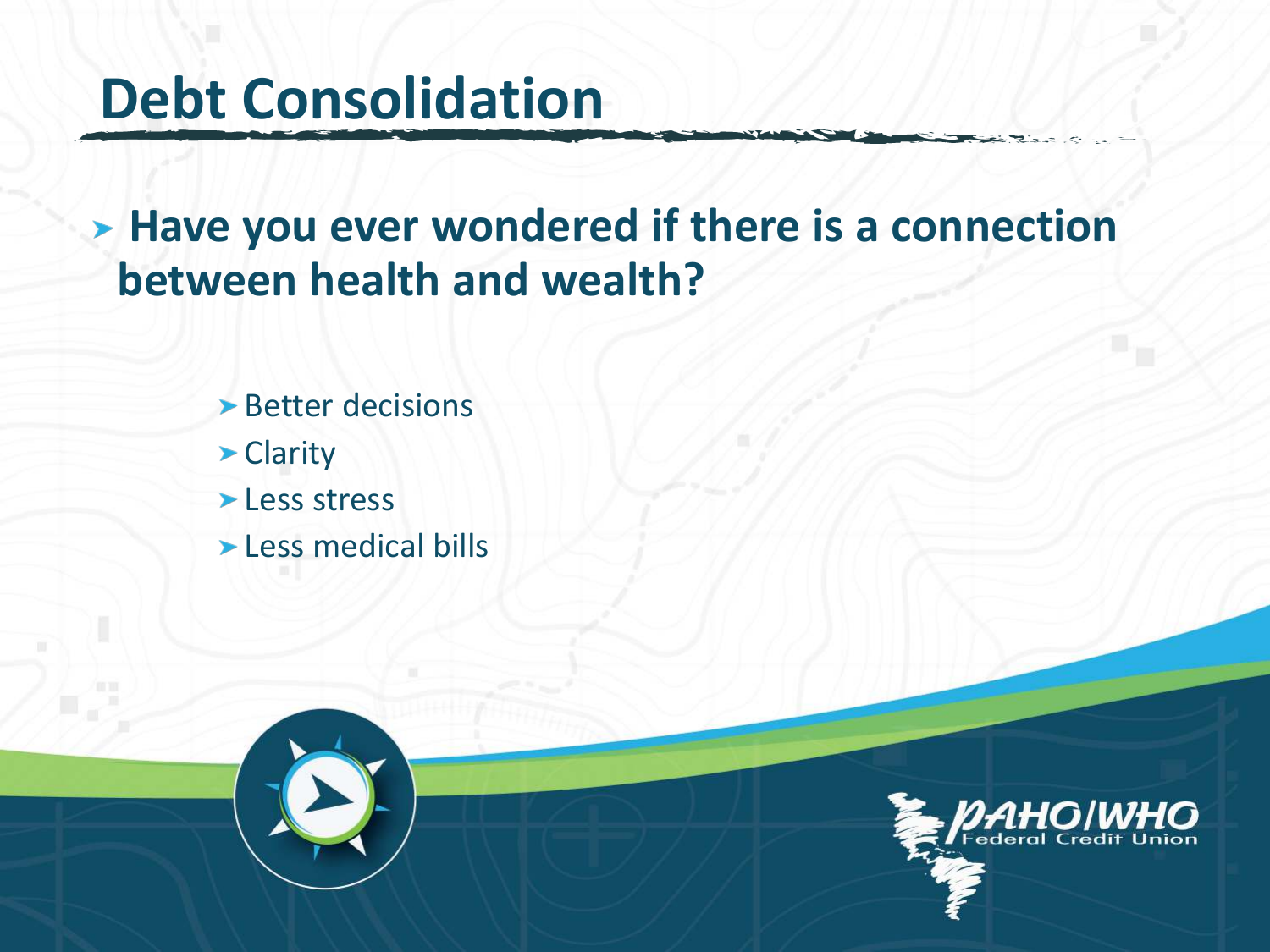### **Debt Consolidation**

**American household debt hit a record \$13.95 trillion in 2019**

### **Average American Debt by Age Group**

**Under 35:** \$67,400 **35–44:** \$133,100 **45–54:** \$134,600 **55–64:** \$108,300 **65–74:** \$66,000 **75 and up:** \$34,500

<https://www.debt.org/faqs/americans-in-debt/demographics/>



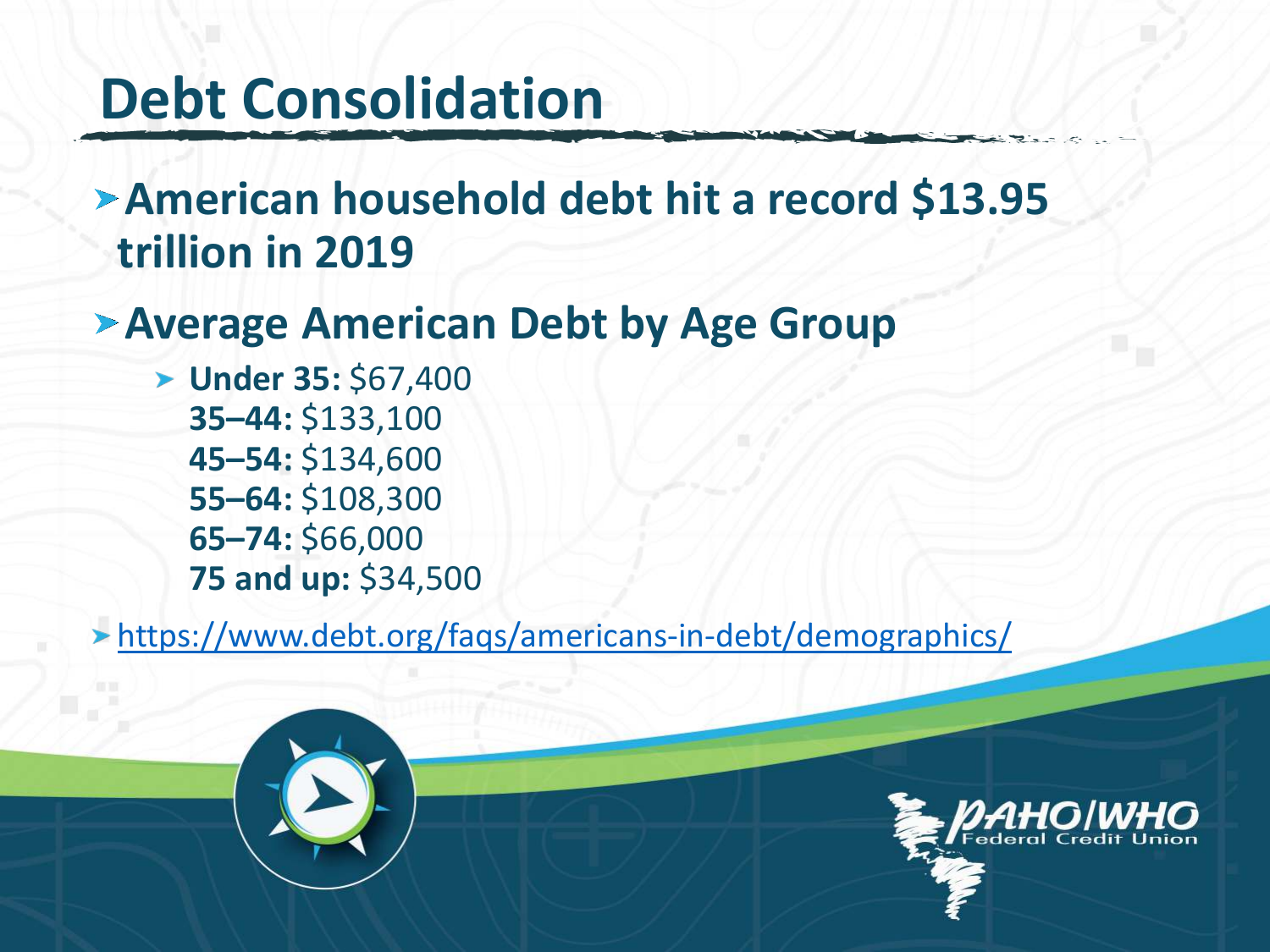### **New Year's resolution**

Getting out of debt

**>Saving Money** 

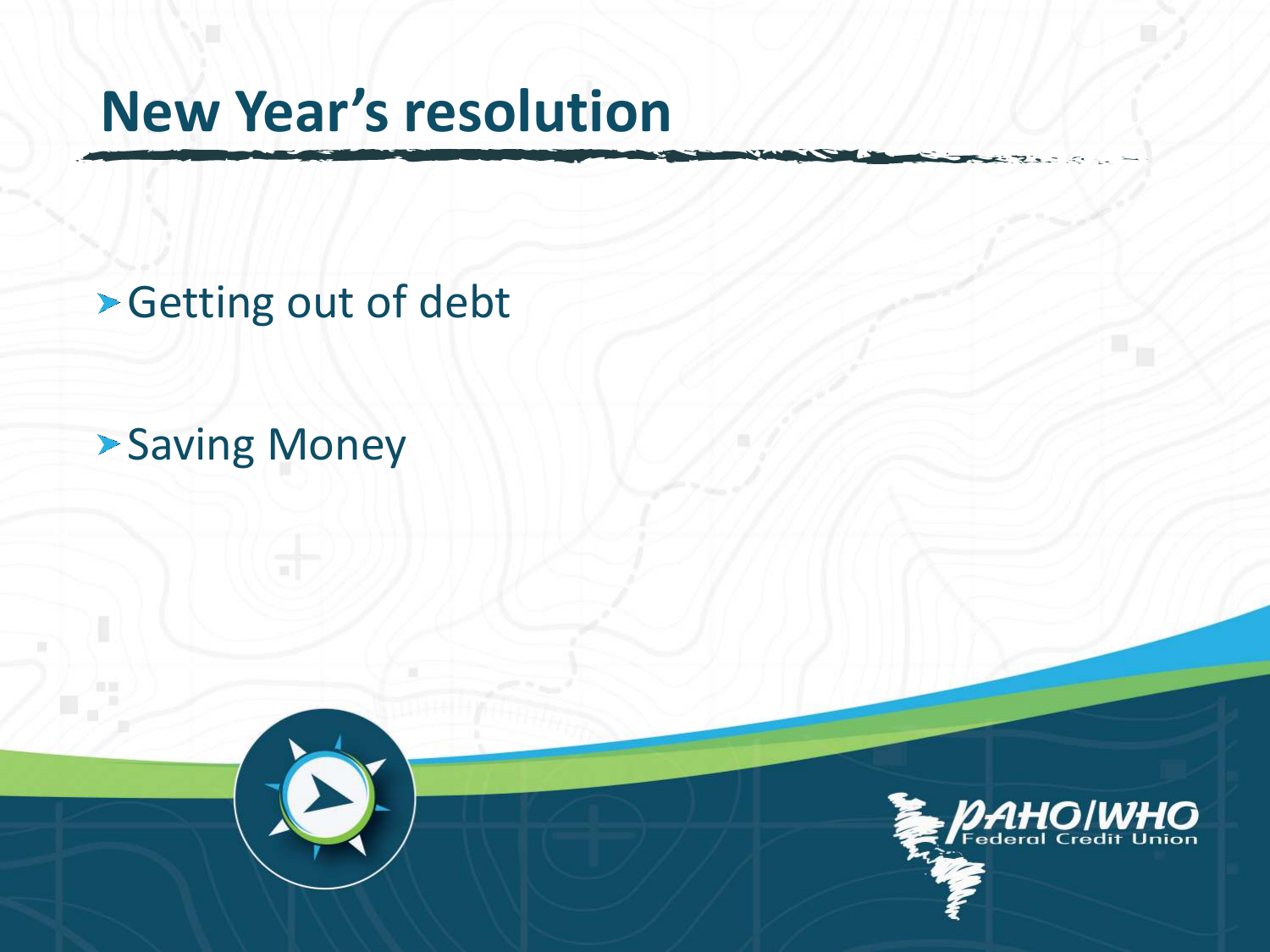## **Danger Signals of too Much Debt**

The following danger signals can indicate financial problems ahead:

- Are you continually late in making your payments?
- Are you near the limits of your credit cards?
- Do you make only minimum payments on credit card balances?
- Do you find it difficult to save?

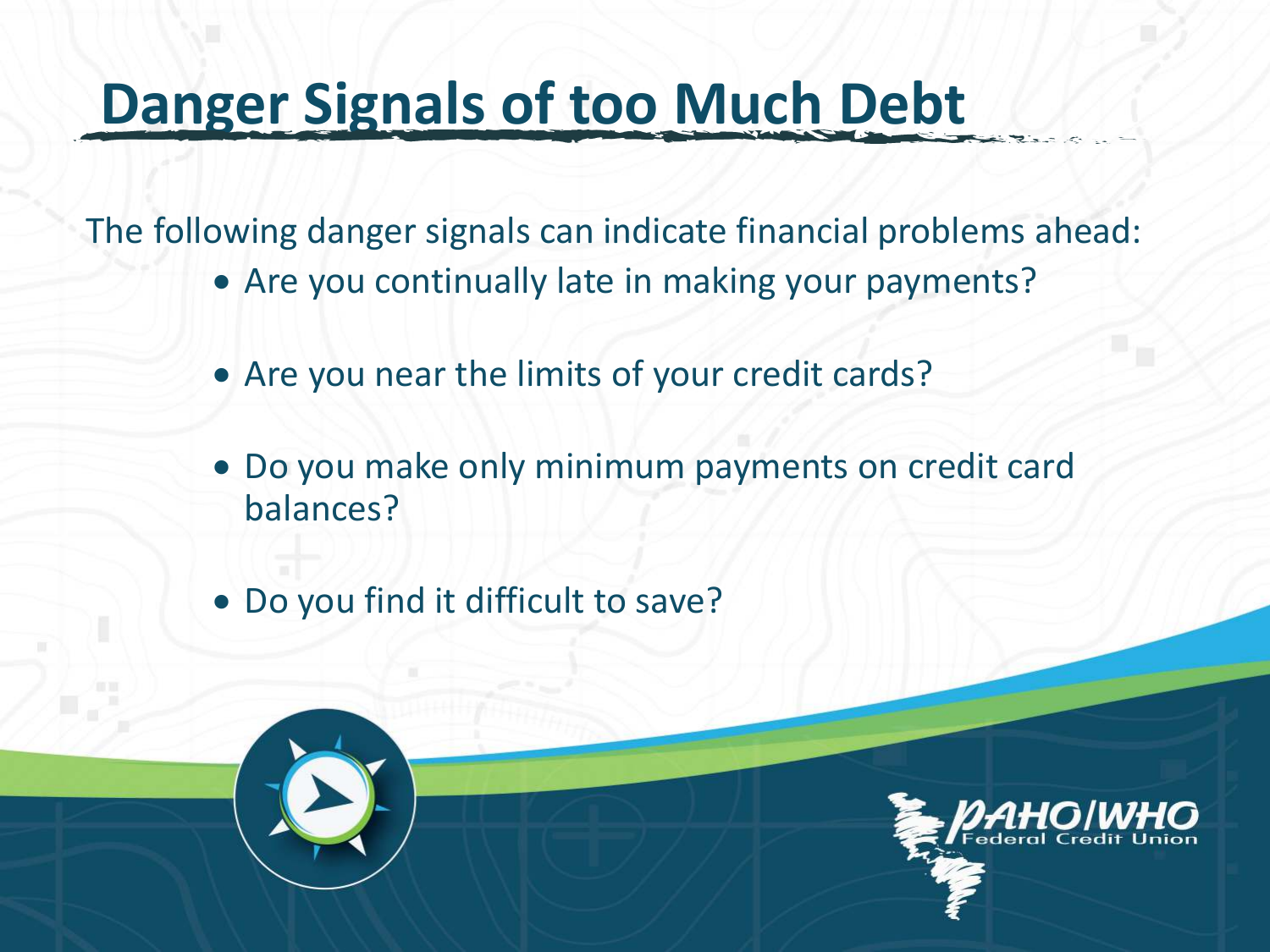### **Danger Signals of too Much Debt**

- Do you have to use savings to pay current bills?
- Are you using a credit card because you do not have enough cash?
- Have you been denied credit?
- Do you use a credit line or cash advance from one credit card to make payments on another?

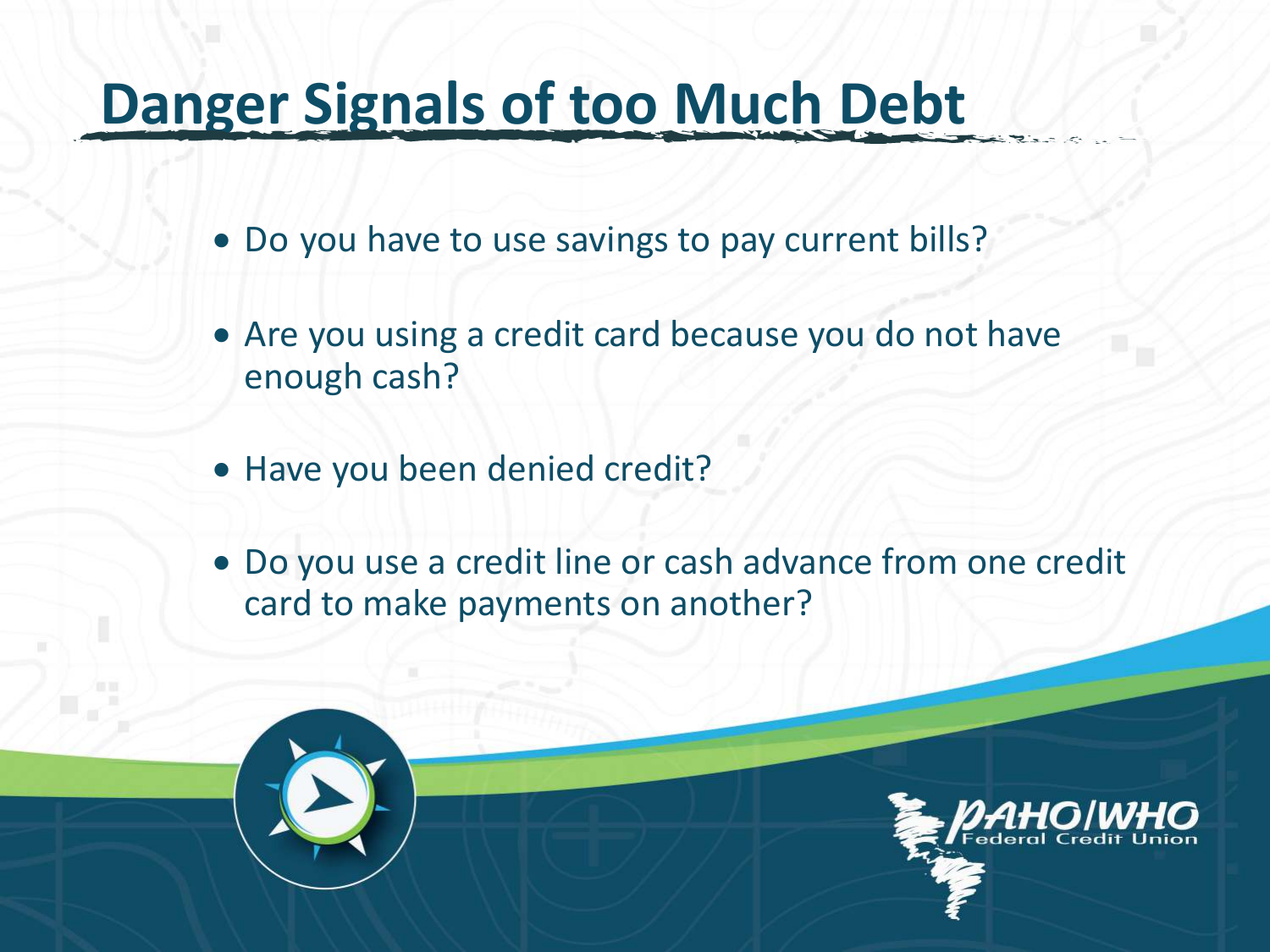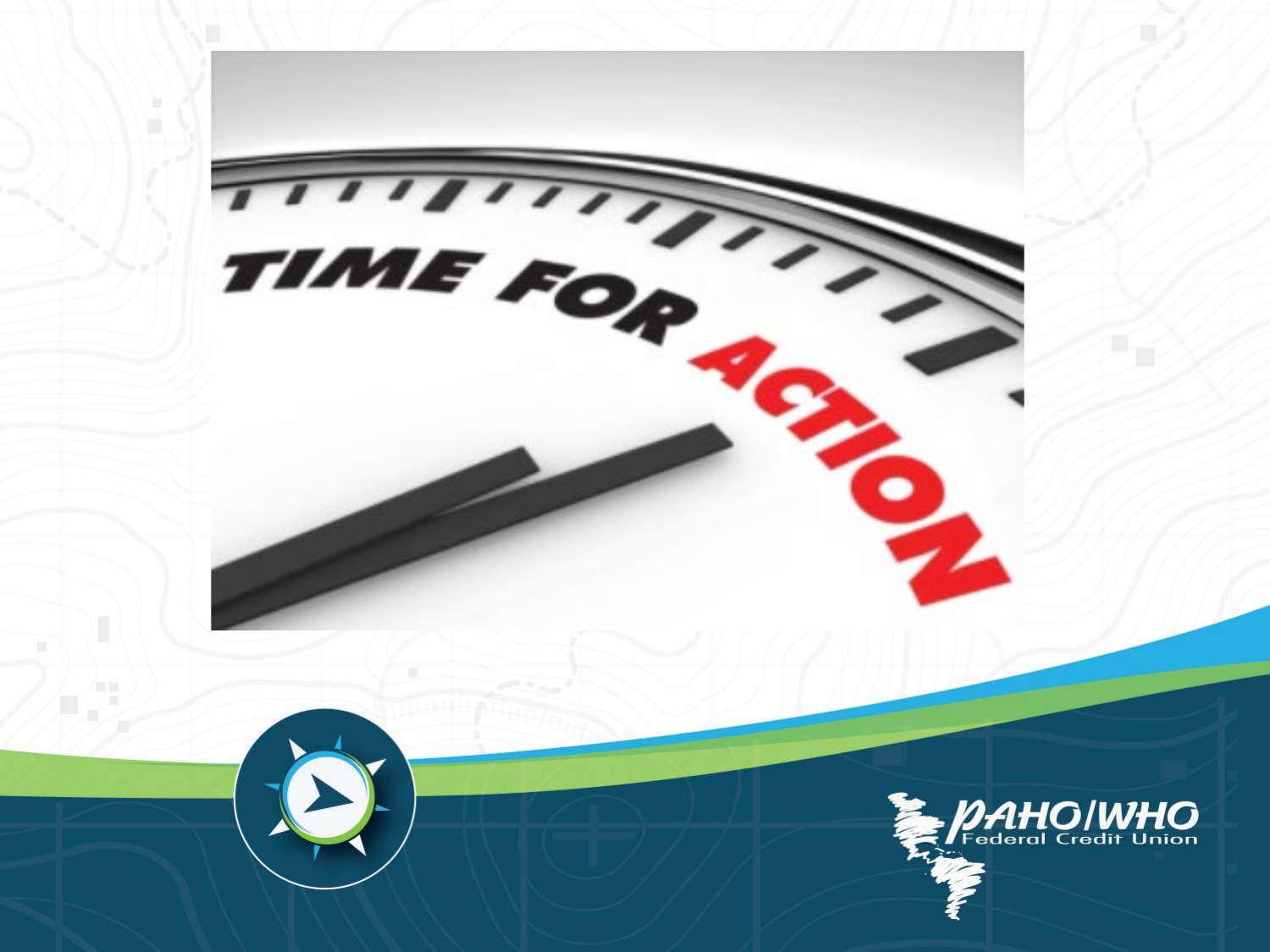## **Problems with multiple debts**

- **Difficulty in managing number of loans**
- Different credit terms
- **Different repayment periods**
- Multiple monthly payments
- **>Higher interest rates**



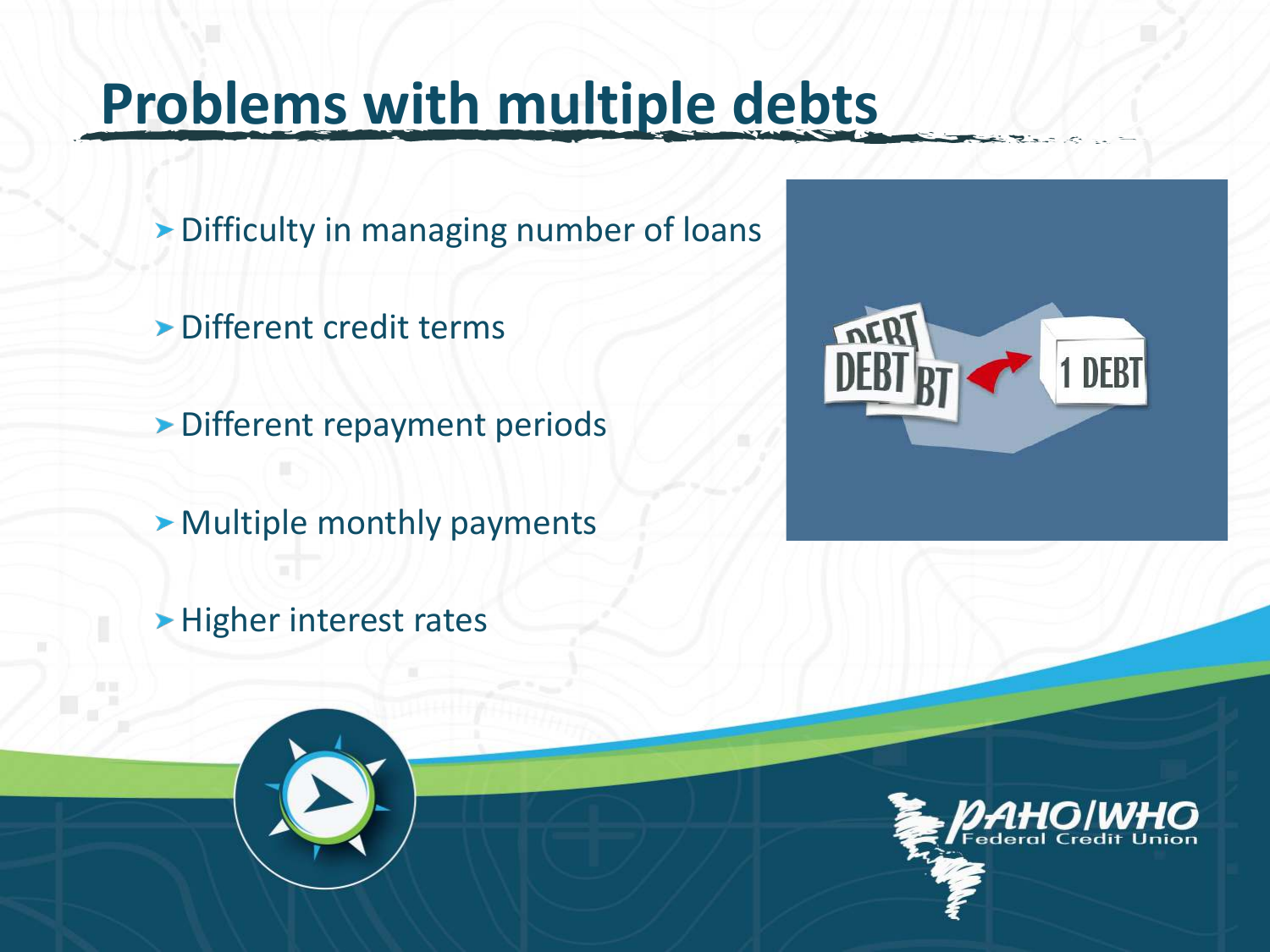## **Benefits of consolidating**

Convert multiple debt payments into one > Helps with debt management **>Saving money on Interest >Longer Repayment Period >Lower Monthly Payments** Gives you Peace of Mind

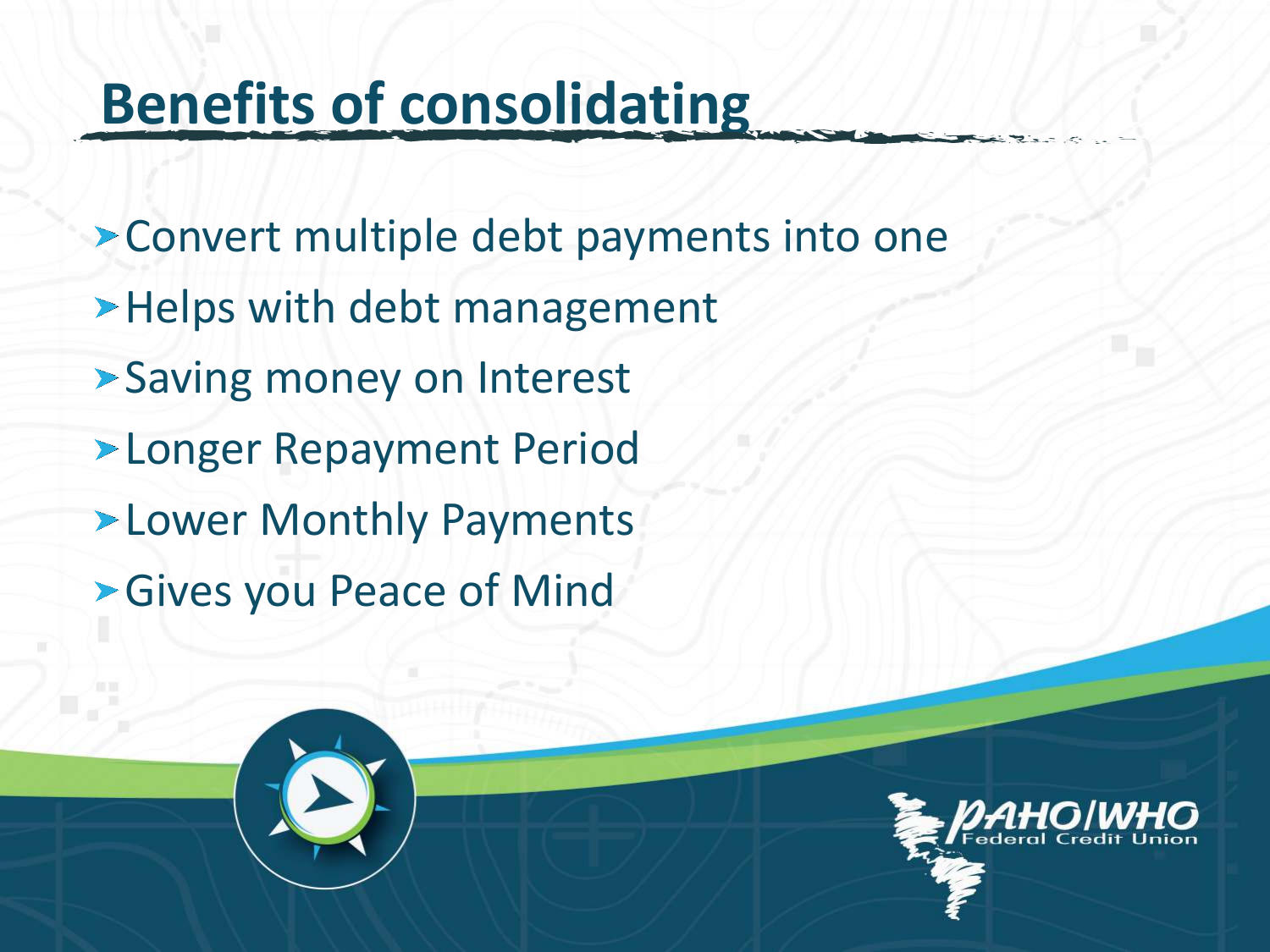

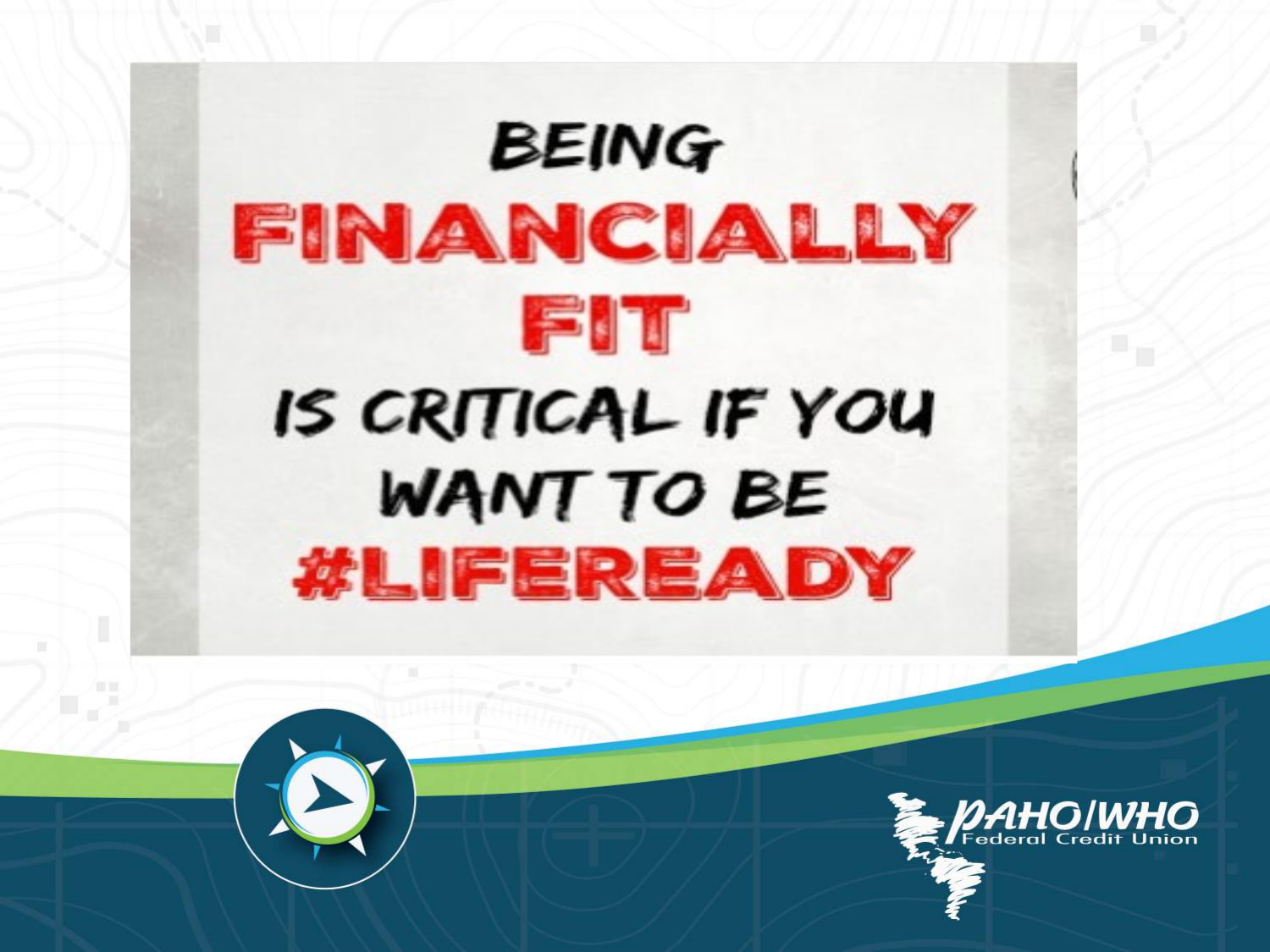

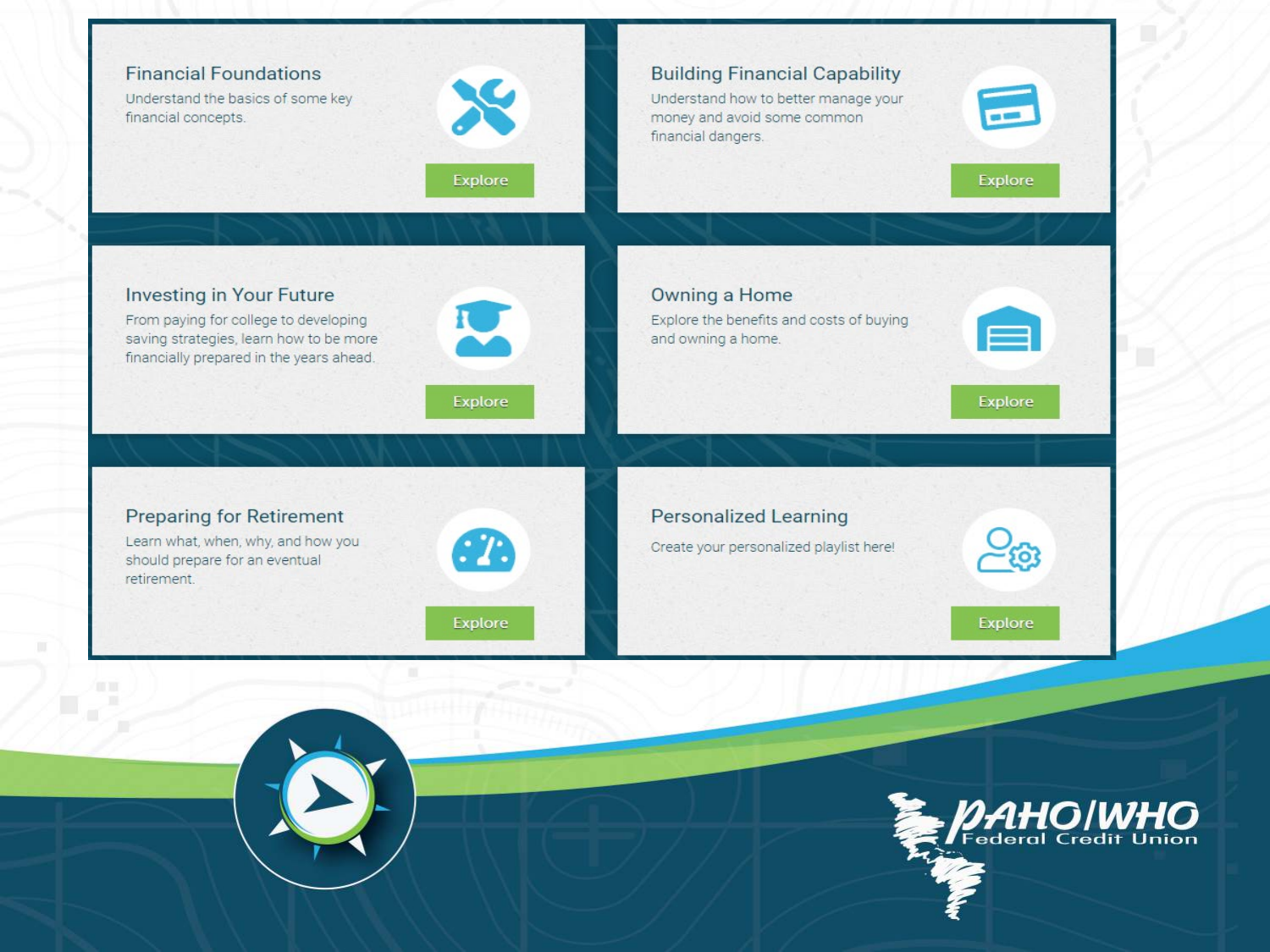| <b>Building Financial Capability</b><br>0 of 6 in progress, 0 completed |    |                                                                                                                                        |                           |                |  |  |  |
|-------------------------------------------------------------------------|----|----------------------------------------------------------------------------------------------------------------------------------------|---------------------------|----------------|--|--|--|
| <b>Playlist</b>                                                         |    |                                                                                                                                        |                           |                |  |  |  |
|                                                                         |    | <b>Identity Protection</b><br>Learn how to protect your identity and personal information.                                             | <b>FEATURED</b><br>@5 MIN | Start <b>P</b> |  |  |  |
|                                                                         | FН | <b>Creating a Budget</b><br>Learn strategies, tips, and tools to stick to your budget and achieve your financial goals.                | <b>O</b> <sub>5</sub> MIN | Start D        |  |  |  |
|                                                                         |    | <b>Credit Scores and Reports</b><br>Why establishing and maintaining strong credit matters so much for your financial<br>health.       | <b>O</b> <sub>5</sub> MIN | Start D        |  |  |  |
|                                                                         |    | Debt Management<br>Climbing out of debt takes having a plan. Learn how to use your budget to pay off your<br>debt                      | <b>O</b> <sub>5</sub> MIN | Start D        |  |  |  |
|                                                                         |    | Family Conversations about Money<br>Learn about topics, strategies, and best practices for having family conversations about<br>money. | @7 MIN                    | Start D        |  |  |  |
|                                                                         |    | <b>Taxes: The Basics</b><br>Understand why managing your taxes is so important.                                                        | <b>O</b> <sub>5</sub> MIN | Start          |  |  |  |

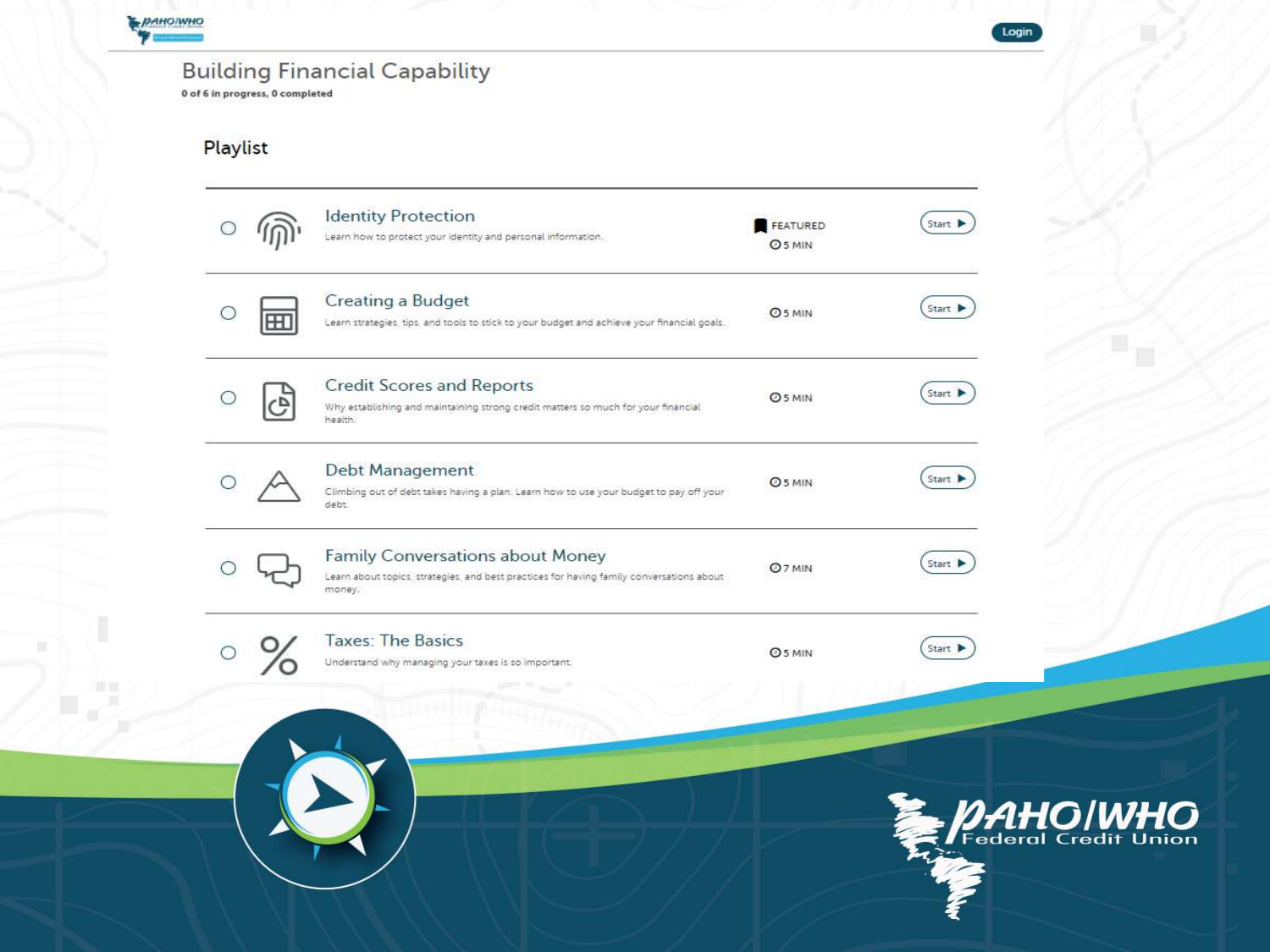### **Know What You Owe**

Review your Credit report

**> Review your credit card statements** 

- **> Rates**
- Fees
- Other Fees and charges





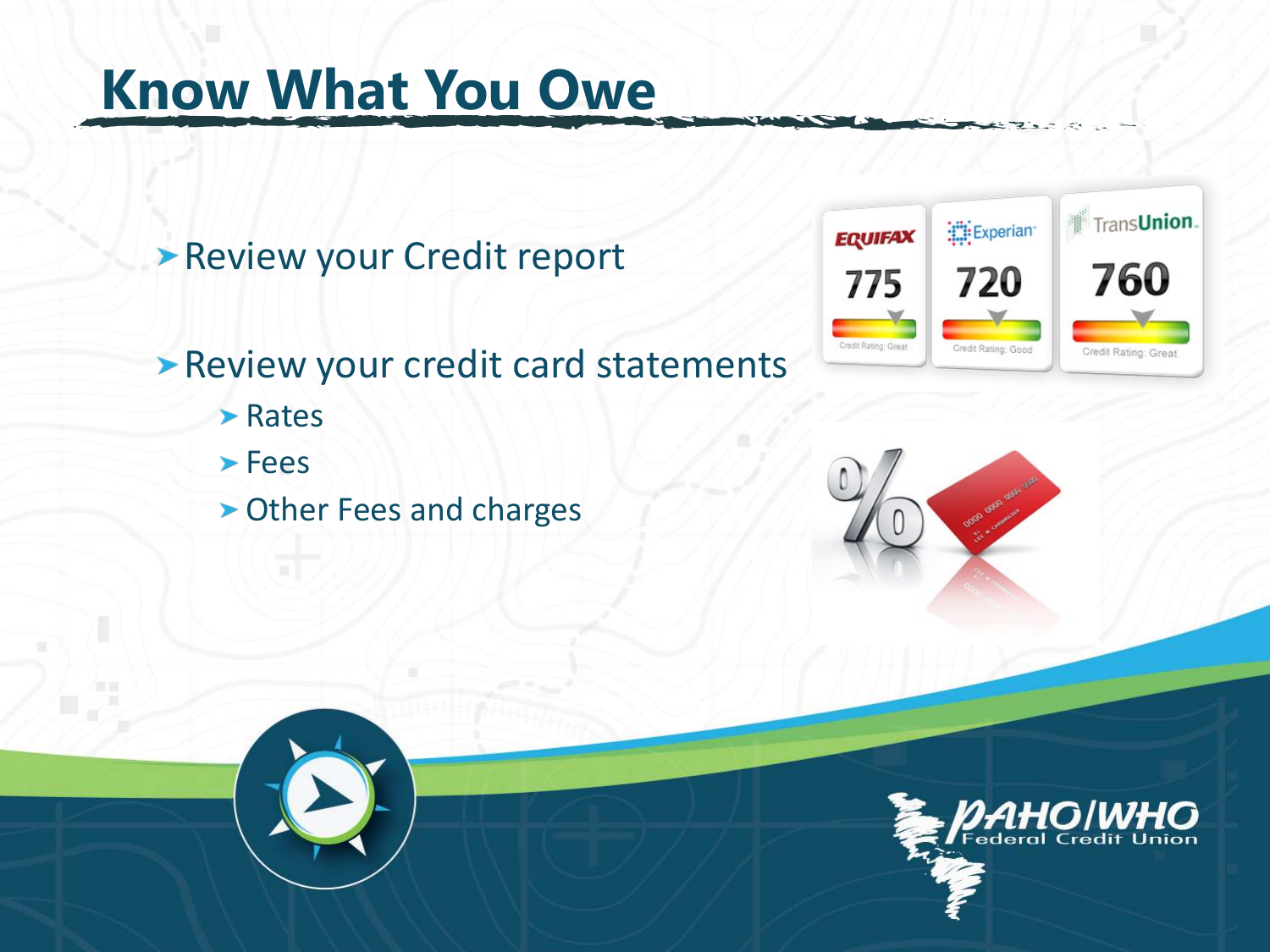### **Free Credit Report**



Search

866-724-6328 ARA#: 254075072

 $\circ$ 

Rates Mortgages **Accounts** About Us Contact Us Home

#### **QUICK LINKS**

**Online Banking Login** Mortgage Account Login **Mastercard SecureCode** 

Secure eMail

**Applications & Forms** 

eStatements

- **ATM Locator**
- **Shared Branch Locations**

eNewsletter

**Scheduled Closings** 

**Resources** 

Home » Resources

**ENGLISH** 

#### **Resources**

#### **Budgeting Tools**

- Daily-Weekly Expense Tracker
- Spending Plan Worksheet

**ESPAÑOL** 

• Transaction History Review

#### **Current Scams**

**View Current Scams** 

#### **Additional Resources**

- Request a copy of your Credit Report M
- Consumer information provided by NCUA  $\blacksquare$
- Financial Literacy provided by NCUA Pocket Cents A
- . How to Reclaim Your Funds from the DC Government (PDF File, 136kb)
- Calculate your Share Insured Funds
- Federal Trade Commission **2**

### Annual Credit Report.com

The only source for your free credit reports. Authorized by Federal law.



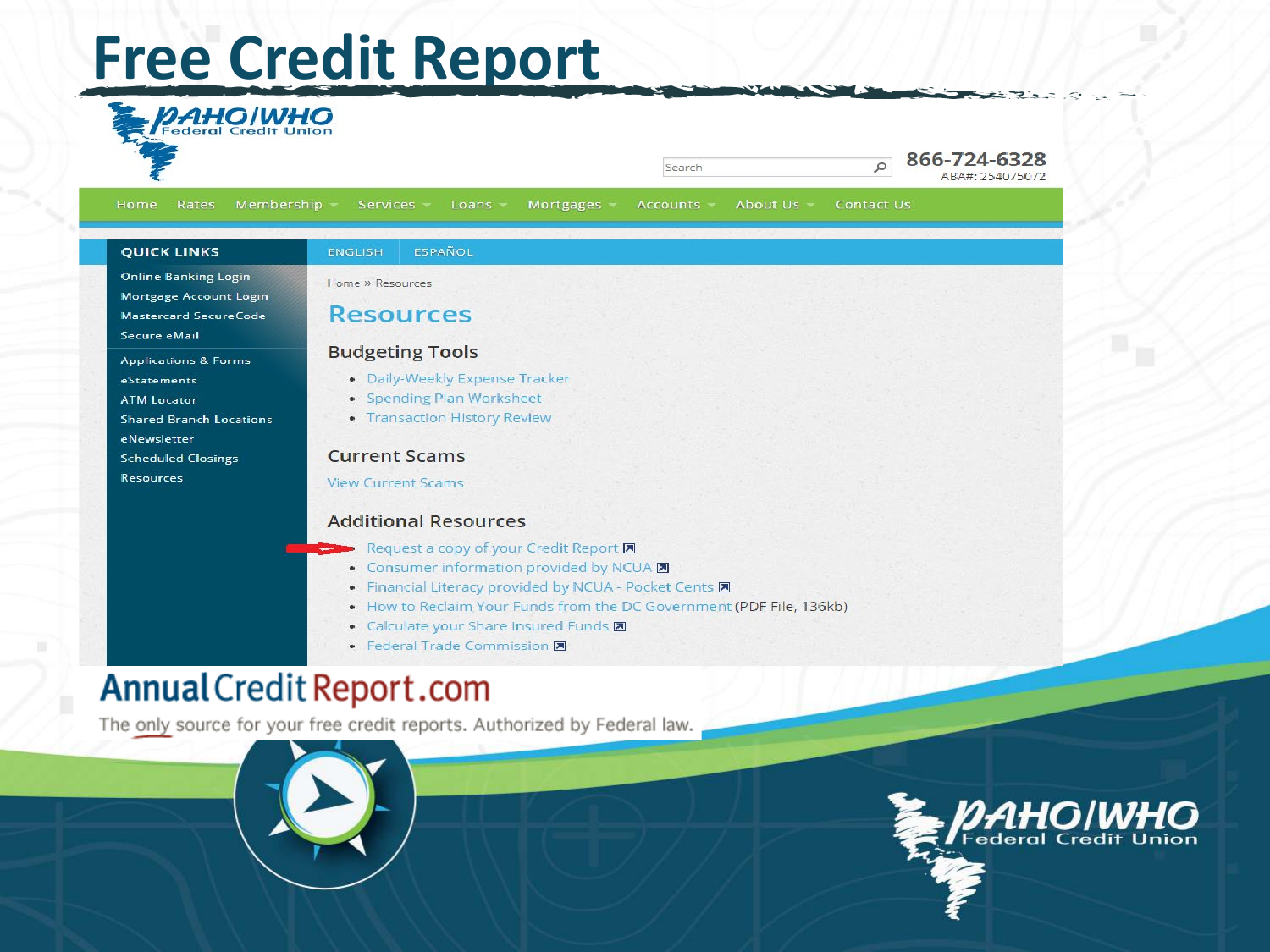### **Talk to your Creditors**

Contact each creditor before they contact you and explain your financial situation. Most creditors will work with you if you give them a realistic repayment plan and follow through as promised.

Some creditors may even refinance the debt to reduce the size of your monthly payments if they are convinced that you are seriously trying to resolve your financial problems.

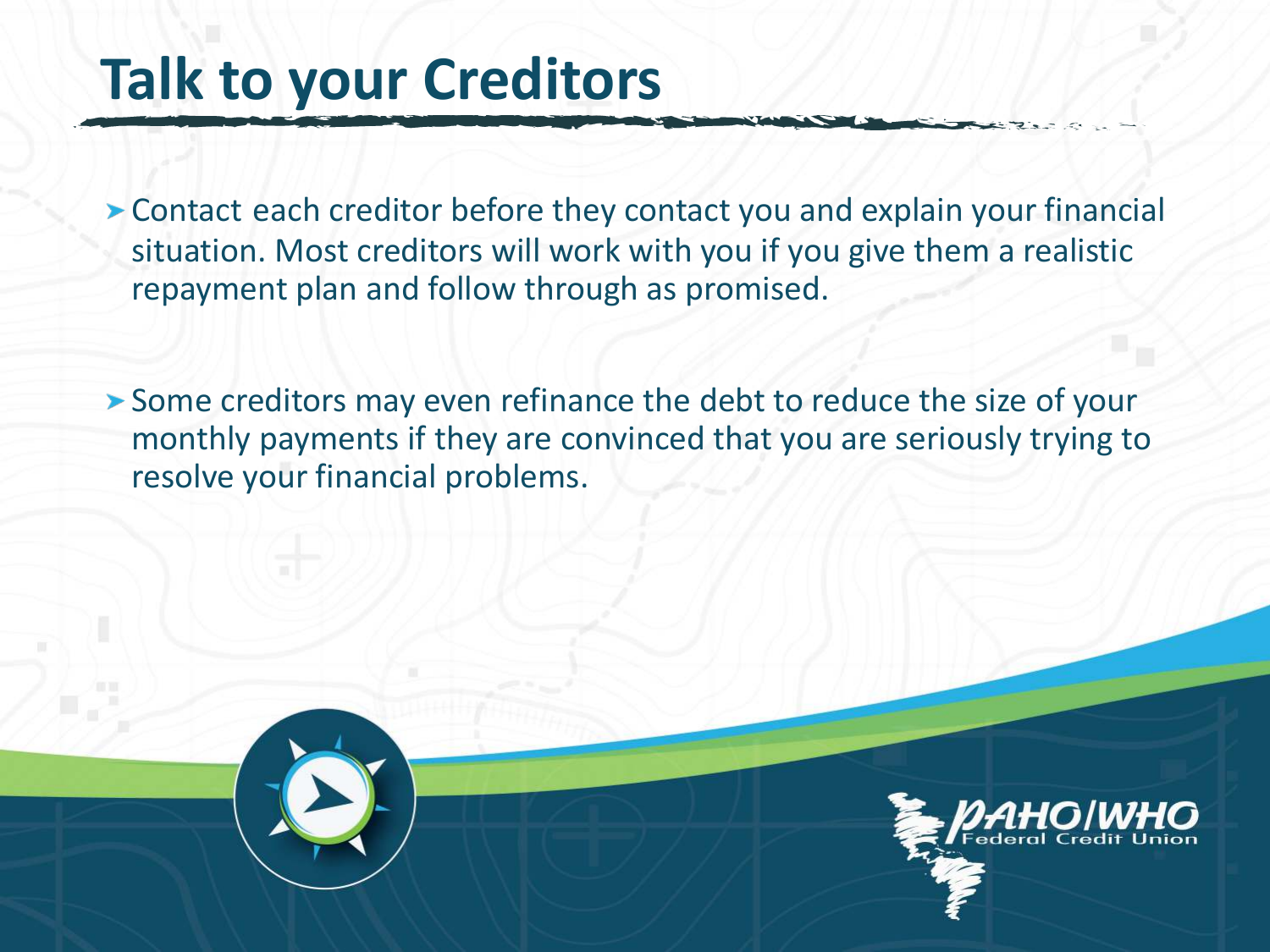### **Determinants of Debt Consolidation Loan**

- $\rightarrow$  Credit  $\rightarrow$  Financial Trustworthiness
- **Level of Confidence** 
	- Ability to repay Debt to Income
	- **> Repayment History**
	- **> Credit Score**
- Collaterals (secured loans)
	- **>Savings**
	- Vehicles
	- **>Real Estate**

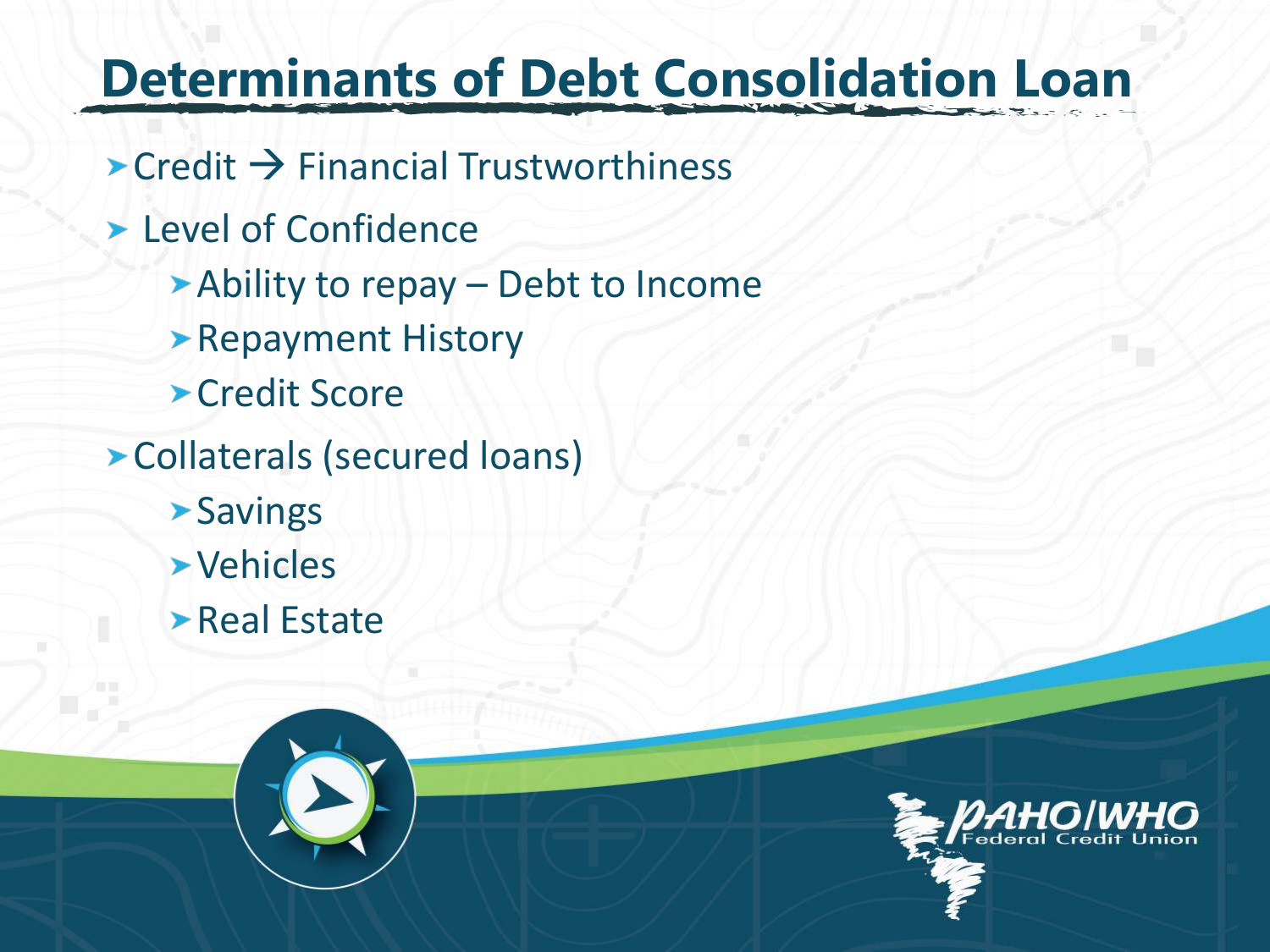## **Type of Debt Consolidation Loans**

### **>Secured**

**>Unsecured** 

Mortgages (Refinance - cash out)

Credit Cards – Balance Transfers



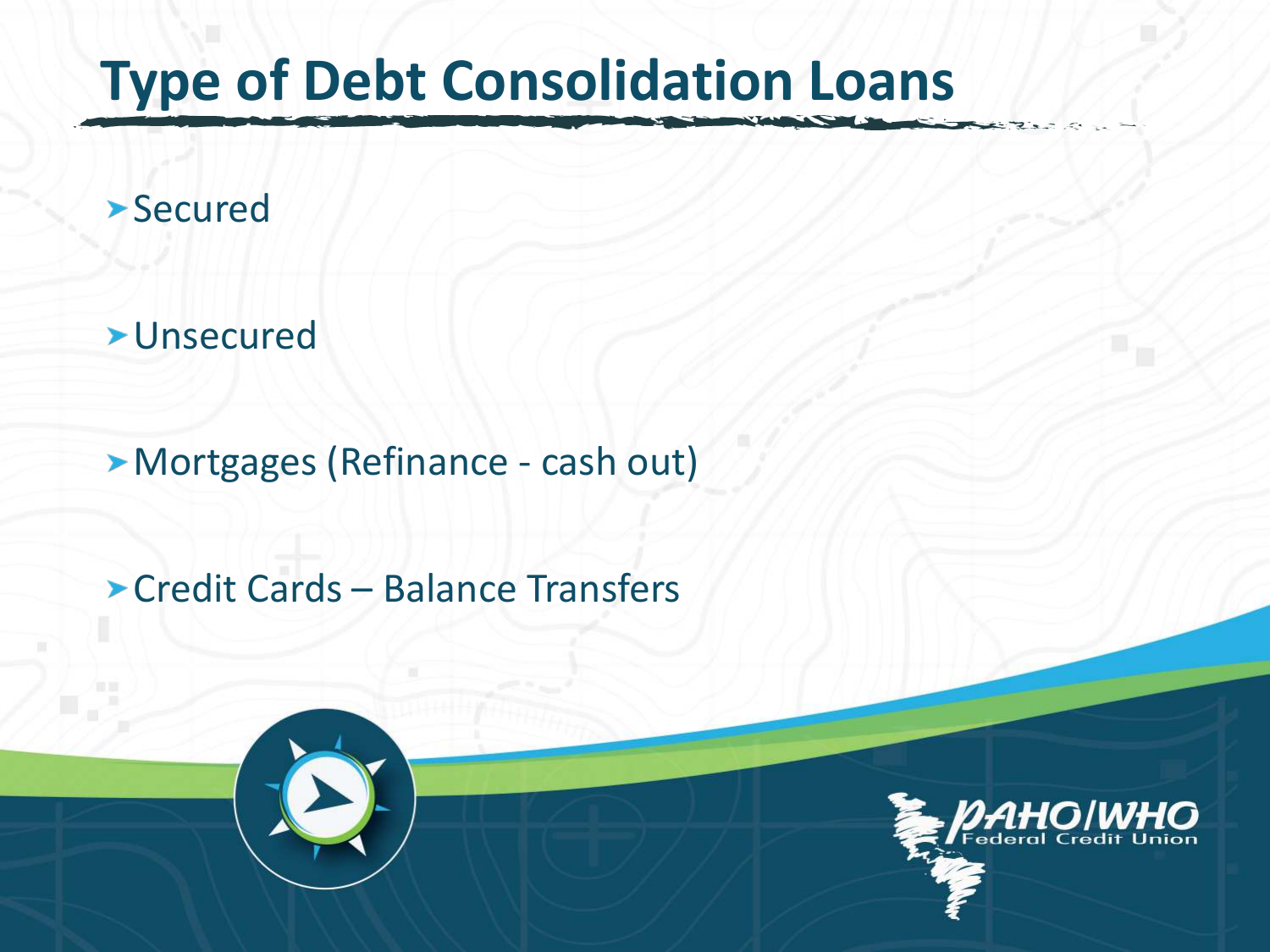### **External Options for Consolidation Loans**

**Interest rates fluctuate between 7.99% and** 36% depending on your credit score

[https://www.nerdwallet.com/blog/loans/whats-a](https://www.nerdwallet.com/blog/loans/whats-a-good-interest-rate-on-a-personal-loan/)good-interest-rate-on-a-personal-loan/

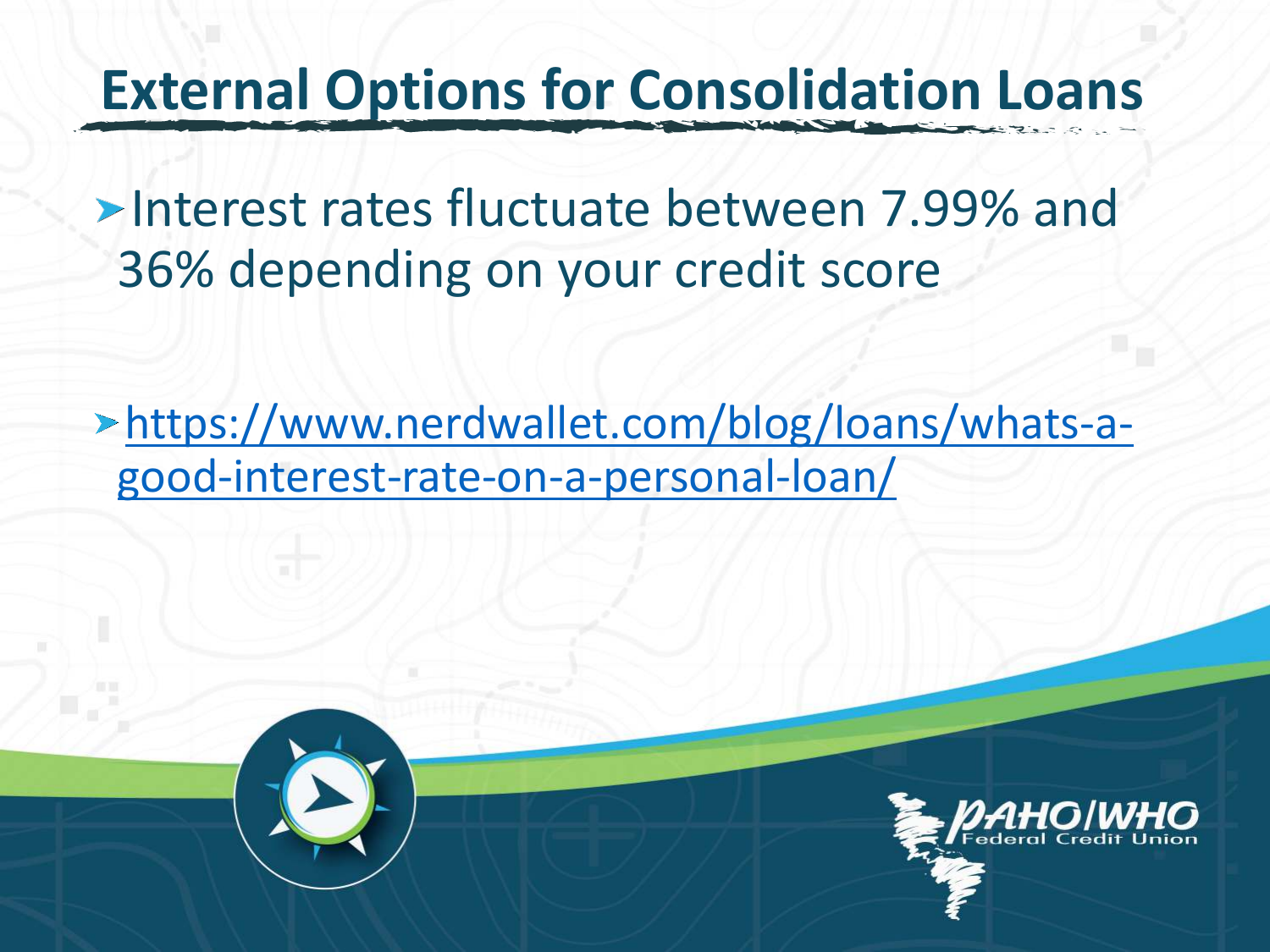### **Unsecured Personal** Loan

### **Annual Percentage Rate (APR)**

| Term (months)                | 12      | 24 | 36 | 48 | 60 |                                                         | 84 | 96    |
|------------------------------|---------|----|----|----|----|---------------------------------------------------------|----|-------|
| Rates as low as <sup>1</sup> | 5.85%   |    |    |    |    | 6.35% 6.85% 7.35% 7.85% 8.35% 8.85%                     |    | 9.35% |
| Monthly payment per \$1000   | \$86.00 |    |    |    |    | \$44.49 \$30.82 \$24.11 \$20.21 \$17.71 \$16.02 \$14.84 |    |       |

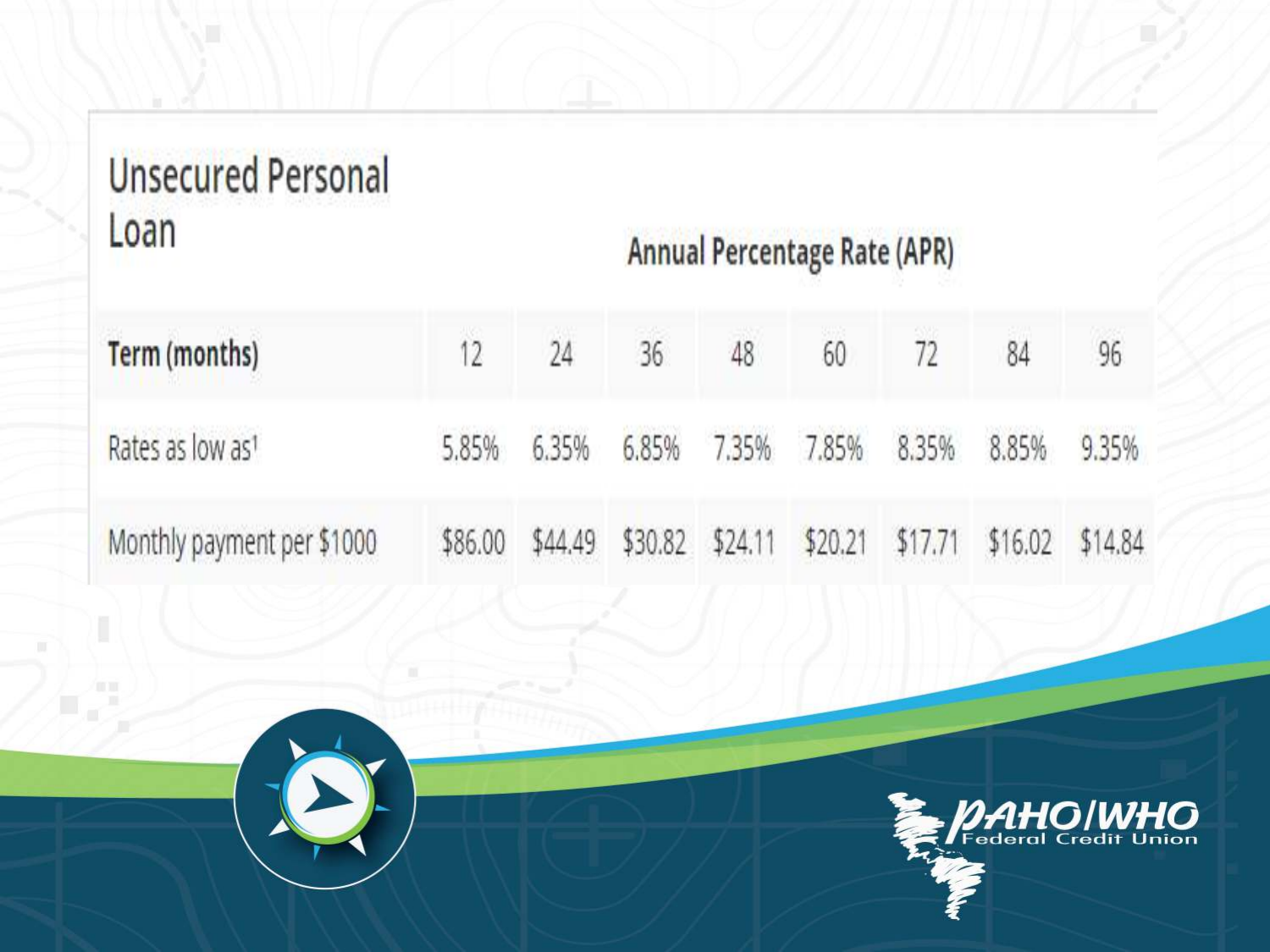### **Balance Transfer Promotion**

**Transfer and save with 0% introductory rate for 12 months** Platinum Card Rewards Card

[No balance transfer fees](https://www.nerdwallet.com/blog/loans/whats-a-good-interest-rate-on-a-personal-loan/)

[No annual fees](https://www.nerdwallet.com/blog/loans/whats-a-good-interest-rate-on-a-personal-loan/)

**March 31, 2020** 

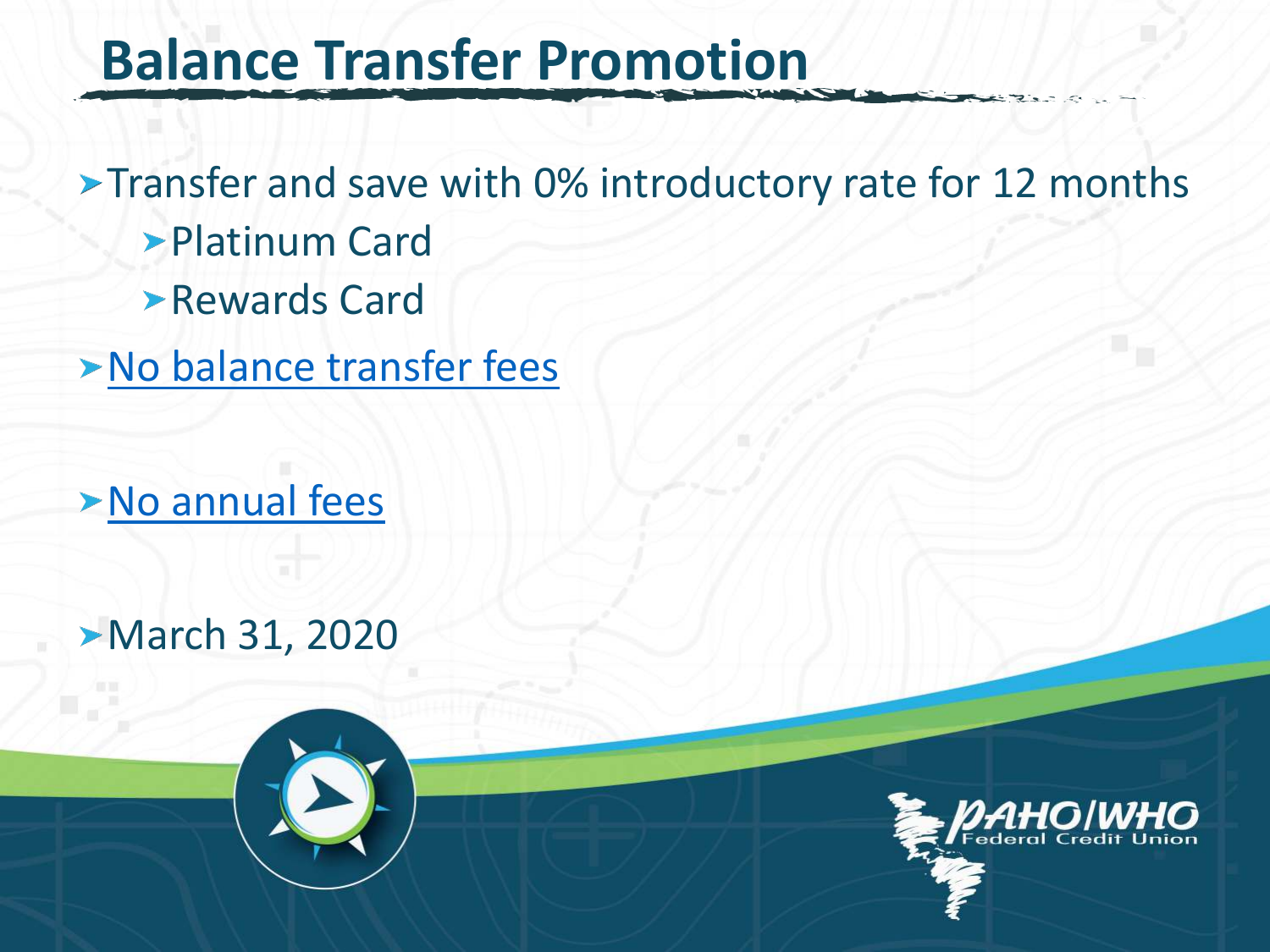### **Bonus Dividend Awarded**



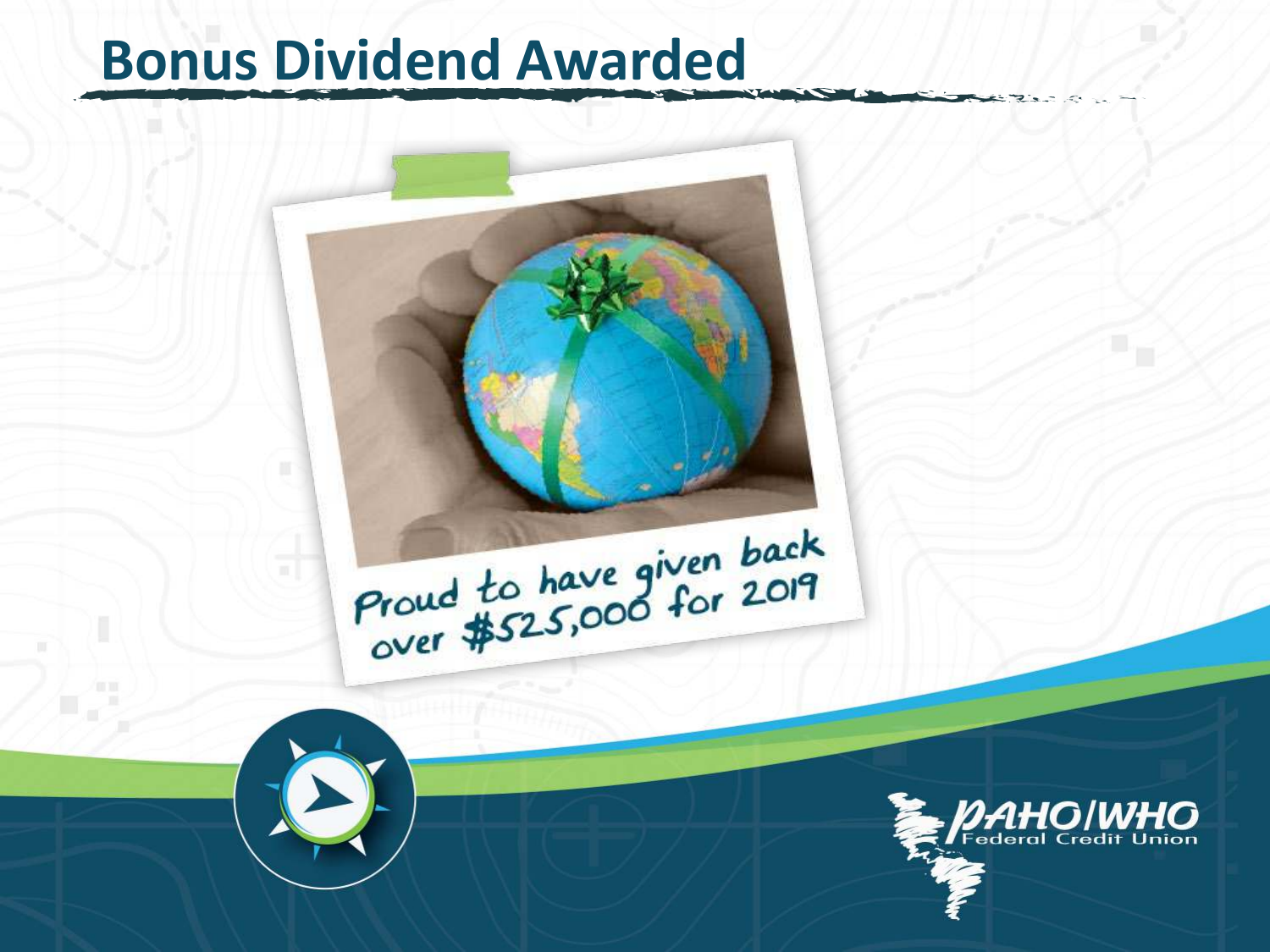